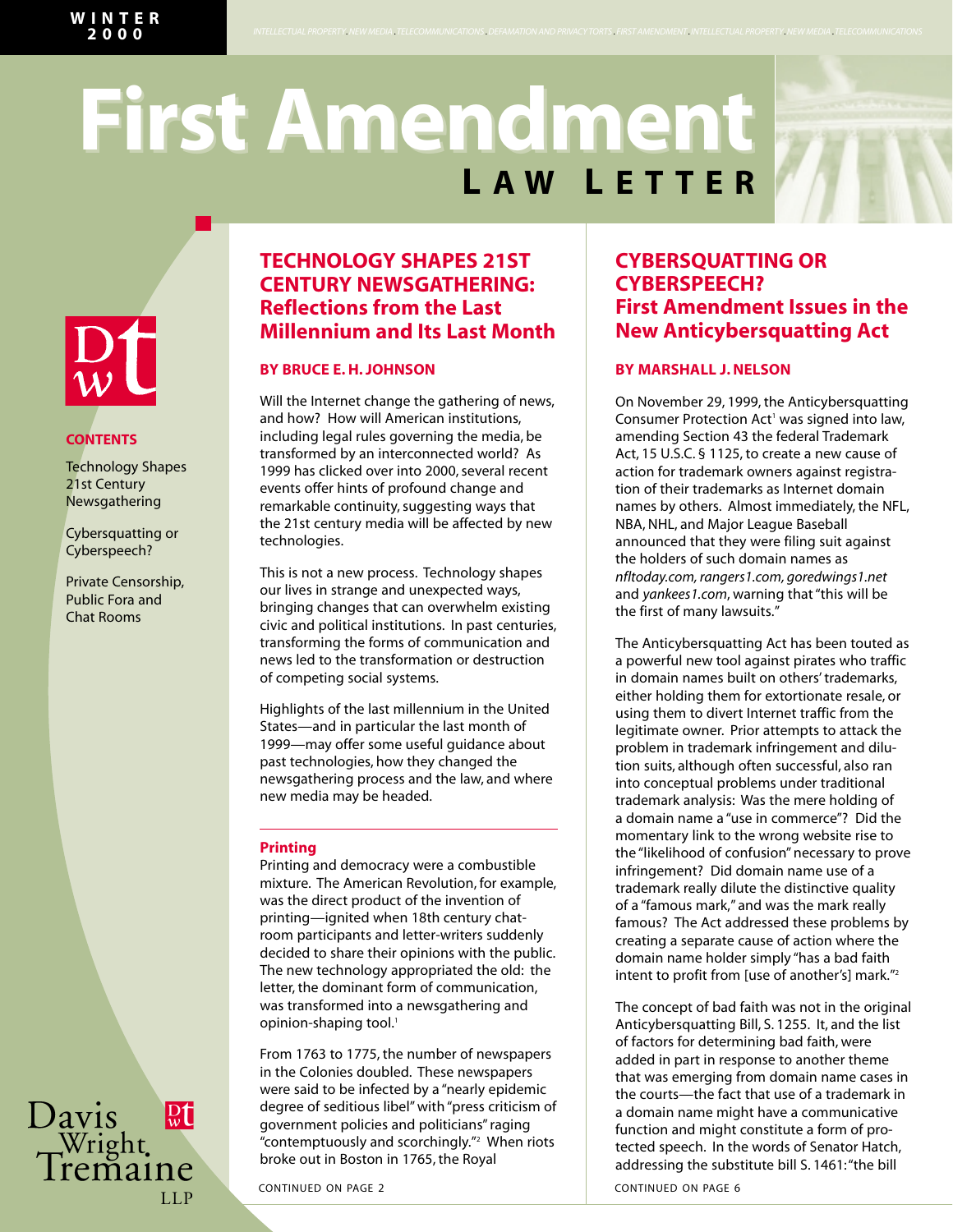**T E C H N O LO G Y S H A P E S 2 1S T C E N T U RY N EWS G AT H E R I N G** CONTINUED FROM PAGE 1

Governor, Thomas Bernard, blamed the *Boston Gazette*, and accused the newspaper of "raising" that flame in America which has given so much trouble." Two years later, Lord Grenville tried to persuade Parliament to censure "certain papers, published at Boston," as "libelous and treasonable," but was talked out of the effort, because "it was below the dignity of Parliament to pay any regard to angry newspaper writers."<sup>3</sup>

By 1774 and 1775, royal authority had collapsed in the Colonies and "new authorities-committees and congresses—began putting together new popular structures of authority from the bottom up."<sup>4</sup> Legally speaking, these were informal associations; politically speaking, they were conspiracies, providing (to adopt the Web analogy) links to one another's viewpoints. These Committees of Correspondence communicated with one another; but they also communicated with members of the public and shaped public opinion. These "correspondents" were not just letter writers; they also helped create news and became, in effect, newspaper correspondents. Some also promoted revolution.

As with today's Internet, the latest technology made this revolution a worldwide event. For example, in April 1775, the Massachusetts Committee of Safety learned that the British Army General Thomas Gage was preparing an official report on the battles of Lexington and Concord, collected 100 depositions and letters from battle participants, and enlisted the owner and sailing master of a fast American schooner to transmit their evidence to London readers. Speed worked in their favor—as did the British commander's view that information should be entrusted to "others in proportion to their rank." Although the American ship had left Boston four days after General Gage's, its accounts reached the London press two weeks before Gage's and immediately shaped English public opinion in the Americans' favor.<sup>5</sup>

Another well-known example was Thomas Paine's influential *Common Sense*, one of 400 pamphlets produced by American printers in 1776. Paine originally had intended a series of letters but instead decided to write an a n onymous pamphlet ridiculing monarchy and advocating American independence. It was published in Philadelphia in January 1776. Several printers immediately battled for the copyright, and unauthorized editions began pouring from colonial printing presses. One month later, a German translation appeared in Pennsylvania and *Common Sense* was published

in New York. By April, a Boston edition appeared and Paine estimated that 120,000 copies had been published. Editions soon appeared in Salem, Newport, Hartford, Lancaster, Newburyport, Norwich, Albany, and Providence. By May, Common Sense was circulating in Quebec and Warsaw's Gazeta Warszawska was publishing excerpts. Later that year, editions appeared in London, Edinburgh, and Newcastle; a French translation was published in Rotterdam.<sup>6</sup>

## **Telegraphs, railroads, and telephones**

Two 19th century innovations, the railroad and the telegraph, led to such varied results as the demise of the British aristocracy, the rise of Impressionism, the settlement of the American West, the creation of a global stock market, the abolition of slavery, and the replacement of local time by an international girdle of time zones.<sup>7</sup> In the United States, the private press expanded its powers as it exploited new technologies. Through these technological shifts, news gathering moved from individual to association and to corporate consolidation, which empowered an extensive system of private media that challenged serious governmental controls.

The invention of the telegraph coincided with an era of American law that reflected the "release"of private entrepreneurial "energy."<sup>8</sup> New technology immediately broke down barriers of time and distance, states simplified their incorporation procedures to allow more businesses to take new risks without undue liability burdens, and, as the "penny press" expanded the reading public, these technological and legal changes drove a new profit motive: "Increasingly, news was worth money."<sup>9</sup> Financier James Rothschild—whose family fortune was based on exclusive control of access to financial information—complained that, with the telegraph, "anyone can get the news."<sup>10</sup>

The telegraph was efficient for delivering news to newspaper offices, but it was not suitable for distributing news directly to readers. Thus, newspapers immediately utilized the new modes of communication by associating with other newspapers across the United States. Because speed was important, the press no longer relied on the efforts of individual correspondents writing sporadic letters from distant cities. The Associated Press, one of these "news agencies," established "cozy relationships with the telegraph companies and was soon able to dominate the business of selling news to newspapers. $"11}$  Among AP members, news stories were shared—much like current Web links.

The DWT Communications, Media and Information Technologies Department is experienced in the full range of legal issues facing the media, telecommunications, technology and related industries. Our attorneys assist broadcasters, publishers and journalists in all aspects of media law, including prepublication review, access to courtrooms and public records, newsroom subpoenas and defamation, and invasion of privacy defense. We provide counseling, regulatory, business and litigation services for national and regional clients in the telecom, entertainment and computer industries and our First Amendment and intellectual property lawyers represent advertisers nationwide.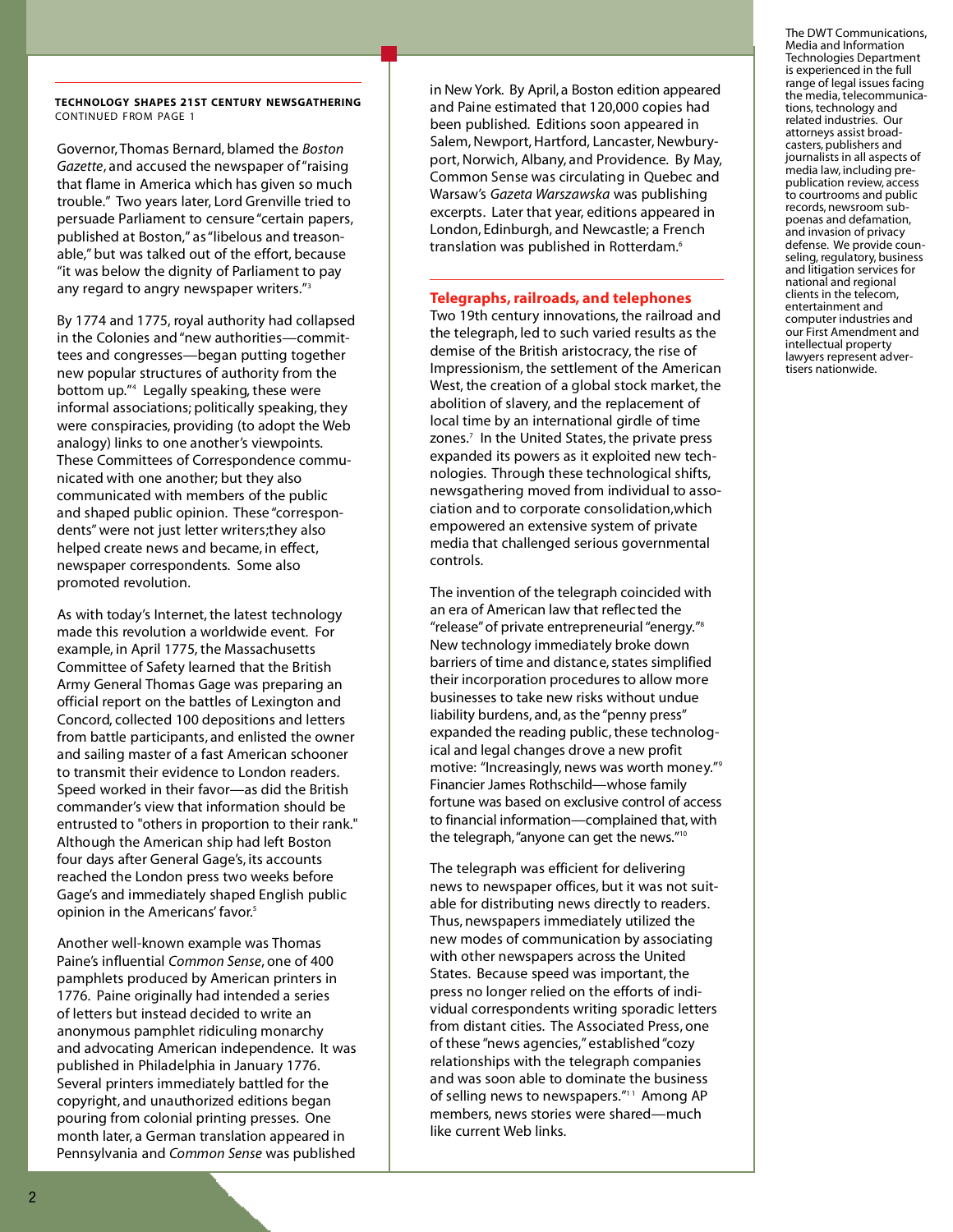**For more information on the DWT's Communications, Media and Information Technologies Department, contact your DWT attorney or any of the following attorneys:**

#### **Anchorage,AK**

Jon Dawson (907) 257-5330 jondawson@dwt.com

**Bellevue, WA** Nick S. Verwolf

(425) 646-6125 nickverwolf@dwt.com

**Charlotte, NC** 

Keith M. Korenchuk (704) 332-0748 keithkorenchuk@dwt.com

**Honolulu, HI** Mark Mukai (808) 524-5726 markmukai@dwt.com

**Los Angeles, CA** Kelli L. Sager (213) 633-6821 kellisager@dwt.com

**New York,NY** Robert D. Balin (212) 603-6440 robbalin@dwt.com

**Portland, OR** Duane A. Bosworth (503) 778-5224 duanebosworth@dwt.com

**San Francisco, CA** Thomas Burke (415) 276-6516 thomasburke@dwt.com

**Seattle, WA** P. Cameron DeVore (206) 628-7642 camdevore@dwt.com

Marshall J. Nelson (206) 628-7733 marshallnelson@dwt.com

**Washington,D.C.** Lawrence Roberts (202) 508-6603

larryroberts@dwt.com

**Shanghai, China** J.H.Jerry Zhu

(011) 8621-6279-8541 jerryzhu@dwt.com

The French observer Alexis de Tocqueville, when he visited America in 1831, remarked on the "spirit of association" and how "that freedom of association favors the welfare and even the tranguillity of the citizens." $12$ De Tocqueville also saw a powerful press, capable of resisting governmental power. The "hallmark of the American journalist," he noted, "is a direct and coarse attack, without any subtleties, on the passions of his readers; he disregards principles to seize on people, following them into their private lives and laying bare their weaknesses and their vices." Yet, nothing was "rarer than to see judicial proceedings taken against" the media, because Americans believed the people, not the government, were sovereign and that courts were "powerless" against the press. $13$ 

After the Civil War, the explosion of investment in railroads (financed, ironically, by government grants) led to the Gilded Age and to the consolidation of vast corporate structures, as private capital became newly energized and powerful, dwarfing existing governmental institutions.<sup>14</sup> Such consolidation was typical, as well, within the telegraph industry; by 1880, one company (Western Union) handled 80 percent of America's message traffic.<sup>15</sup>

Meanwhile, courts creatively applied and adapted the Constitution and the common law to encourage use of the new technologies, allowing the spread of wires without unnecessary legal risks. Because railroads and telegraphs operated in interstate commerce, the United States Supreme Court prevented states from regulating them.<sup>16</sup> Recognizing that im munity to transmit libelous messages "must be broad enough" to enable the telegraph company to render its public service efficiently and with dispatch, and "that speed is the essence of the service. $n_{12}$  federal and state courts also devised new common law privileges to avoid hamstringing the new technologies with libel judgments. The courts even extended this conduit immunity to the newspapers' news associations-developing the so-called "wire service" defense,<sup>18</sup> which created the doctrinal base for the *New York Times v. Sullivan* "actual malice" rule.

Adapting to these new technologies, the American media also consolidated, with Hearst, Pulitzer, and other chains dominating national discourse and retaining reporters as corporate employees (a relationship typified by Hearst's classic telegram to artist Frederic Remington-"You furnish the pictures and I'll furnish the war.")<sup>19</sup> Yellow journalism was powerful enough to press the buttons of government; when America jumped into war with Spain in 1898, it

was "the *Journal's* war."<sup>20</sup> Meanwhile, laissez faire government became somewhat irrelevant to the new media empires, requiring few court decisions on press rights and producing the socalled "forgotten years" for freedoms of speech and press.<sup>21</sup> Indeed, the 19th century "produced some important issues for individual civil liberties, but showed no impressive record of grappling with them."<sup>22</sup>

## **Radio, television, and cable**

Government firmly took control of two 20th century news technologies, radio and television. Interestingly, the broadcast regulatory system, a product of the Progressive Era, was in fact an accident—the consequence of a stray iceberg in North Atlantic shipping lanes.

Between 1906 and 1912, America experienced its first radio boom. As with today's Internet, the broadcast spectrum was largely unregulated and controlled by amateurs. Hundreds of "schoolboys" across the United States built radio sets and sent messages to one another. These a mateurs behaved like "kids"—indeed, some amateurs "deliberately sent false or obscene messages, especially to the navy," which began mounting a campaign (largely unsuccessful, at first) to curb their activities.<sup>23</sup>

In April 1912, the *Titanic* sank, accompanied by "ceaseless interference, cruel rumors, and misleading messages that filled the air from unknown sources during the disaster."<sup>24</sup> The press unanimously denounced radio amateurs after the *Titanic* disaster "for interfering with 'legitimate' message handling. What caused the amateurs to lose their freedom to roam the ether at will was not so much that the government would no longer tolerate that freedom, but that a very influential business, the press, found their activities a disruptive encroachment on its turf."<sup>25</sup> The disaster led to a public demand for increased government regulation of the wireless spectrum. As a result of the *Titanic*, "the United States government seized control of the airwaves."<sup>26</sup>

The Radio Act of 1912 began federal control of the American radio spectrum. Later, prodded by Secretary of Commerce Herbert Hoover, Congress enacted the Radio Act of 1927 which expressly rejected any private ownership of the airwaves, developed an emphasis on the "broadcast" rather than point-to-point format, and adopted a public utility model for license allocation and distribution.

This licensing model meant the removal of minority viewpoints from broadcasting in favor of the "general public...interest." Thus, the Federal Radio Commission, created by the 1927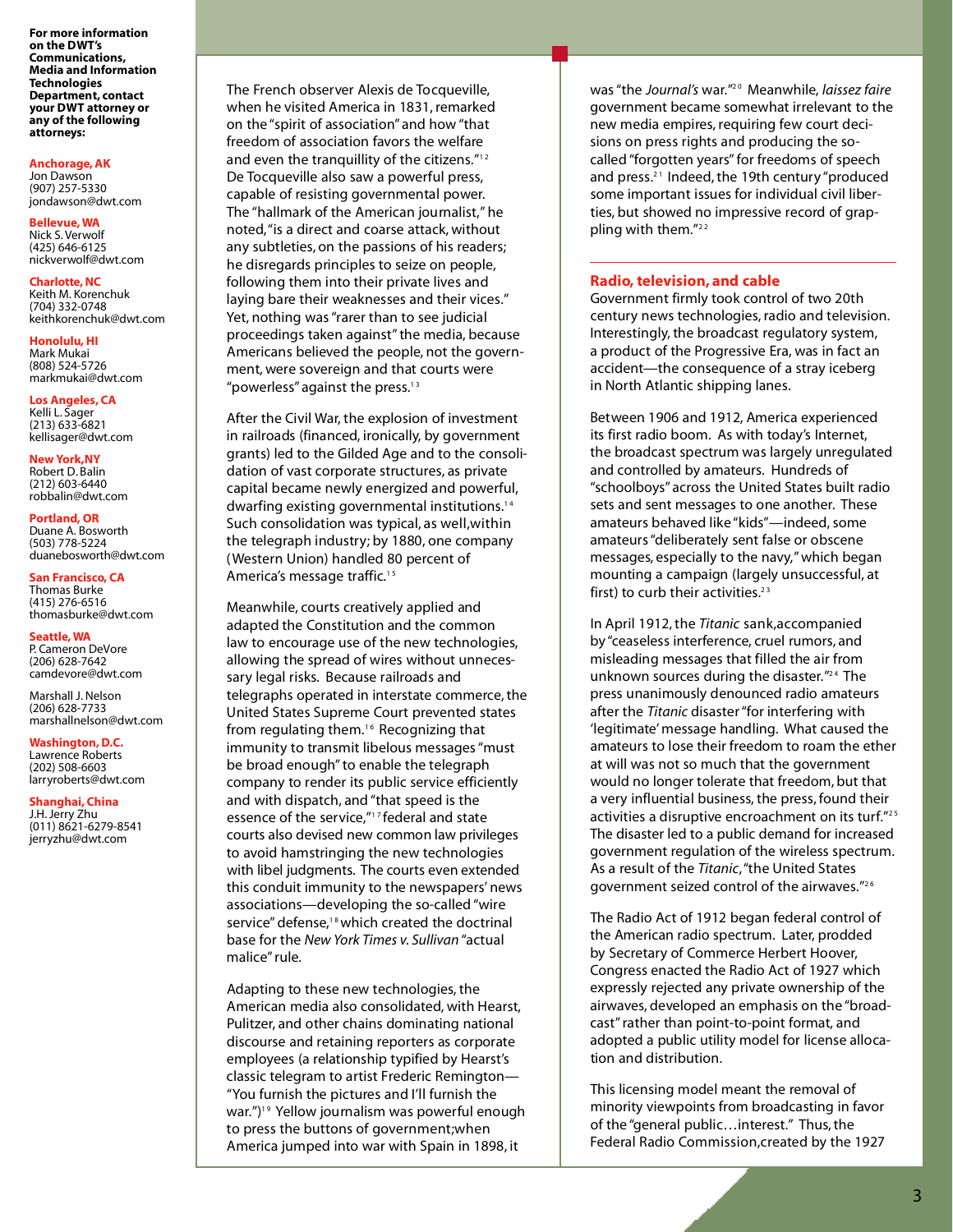law, immediately attacked "propaganda stations," warned a New York Socialist station that it must "operate with due regard for the opinions of others," announced that there was no "room in the broadcast band for every school of thought... each to have its separate broadcasting stations, its mouth-piece in the ether," and removed the licenses of KGEF in Los Angeles because of the "sensational" attacks on public officials and corruption by "Fighting Bob" Shuler, and of KFKB in Kansas City because of the efforts by the "goat-gland doctor," John R. Brinkley, to promote his peculiar theories of rejuvenating middleaged male sexuality. $27$ 

The Communications Act of 1934, with its emphasis on administrative expertise, continued this trend. By that time, the dominant Europeanbased political ideologies—including Fascism, Socialism, and Communism, together with the American New Deal--were premised on theories of major government control over the private market. Moreover, in contrast to the legal system that had shaped the news media's use of 19th century technologies and encouraged association and consolidation.broadcast licensees' efforts to associate and combine were subject to strict government controls. While none of the federal regulatory statutes had expressly dealt with broadcast networks, the Federal Communications Commission extended its controls over networks with its "chain broadcasting rules," and was upheld by the Supreme Court in 1943.<sup>28</sup>

These regulations, which imposed major barriers to entry, nurtured large media broadcast entities that were subject to significant federal controls and protections. By the 1960s, an American industrial structure built on large companies such as the Big Three automakers was mirrored by a media system comprised of three large television networks. These national broadcast networks were devoted to a large public, providing undifferentiated national news to everyone.

In 1964, in a case involving a major national newspaper, the United States Supreme Court granted the news media major First Amendment protection against local governmental authorities that had sought to use state libel laws to stop coverage of civil rights protests that undermined Southern élites.<sup>29</sup> But, for broadcasters, the federal licensing system devised in the Titanic's wake brought a noteworthy erosion of First Amendment rights. Based on the rationale that the broadcast spectrum was a uniquely scarce public resource (a theory that has been s everely criticized),  $30$  government requlations, such as right-of-reply requirements<sup>31</sup> and content controls $32$  were routinely upheld by the

federal courts. Frequently, the major networks found themselves battling directly with United States senators or the Executive Branchfor example, Edward R. Murrow and Senator McCarthy-to defend First Amendment values. By the 1970's, the government's control of this licensing structure was the springboard for the Nixon Administration's "assault on the networks,"33 a campaign that was finally aborted by Watergate.

In recent years, telecasting has moved beyond broadcast technology. With the development of cable news systems-neither dependent on broadcast licenses nor entangled with a "scarcity" theory mandating government involvement—the courts have allowed more First Amendment protections for television. For example, they developed a doctrine called "intermediate scrutiny" that permits cable news companies to escape some (but not all) of the limitations of the federal television licensing system and allows fewer content controls than regular broadcasting.<sup>34</sup> For the electronic media, however, use of new technology has been accompanied by new liabilities, as some courts have begun expanding privacy definitions and penalizing routine electronic newsgathering techniques. $35$ 

## **Internet trends**

By the beginning of 2000, with America Online poised to purchase Time Warner, the Internet has now become a major player among national and international news media. But, at least in the United States, its technology and politics are very different from print, broadcast, or cable. Several events from the last month of 1999 show, moreover, that the Web is already blazing a new trail in newsgathering, which recalls the informal but revolutionary links between 18th century printers and correspondents, the entrepreneurial strengths of the 19th century, and the government battles faced by 20th century media.

Web news certainly has broken with the broadcast news model launched at the beginning of the 20th century with the sinking of the *Titanic*. This is because, despite Vice-President Gore's recent claims of paternity,<sup>36</sup> the Internet is really the libertarian child of Reaganism and Thatcherism. Proponents of greater government involvement and control over the Web, such as Harvard's Lawrence Lessig,<sup>37</sup> are thus the exception rather than the rule. In *Renov*. ACLU,<sup>38</sup> the Supreme Court decisively rejected a broadcasting analogy and endorsed the conclusion that the Internet, as "the most participatory form of mass speech ever developed," is entitled to "the highest protection from government intrusion."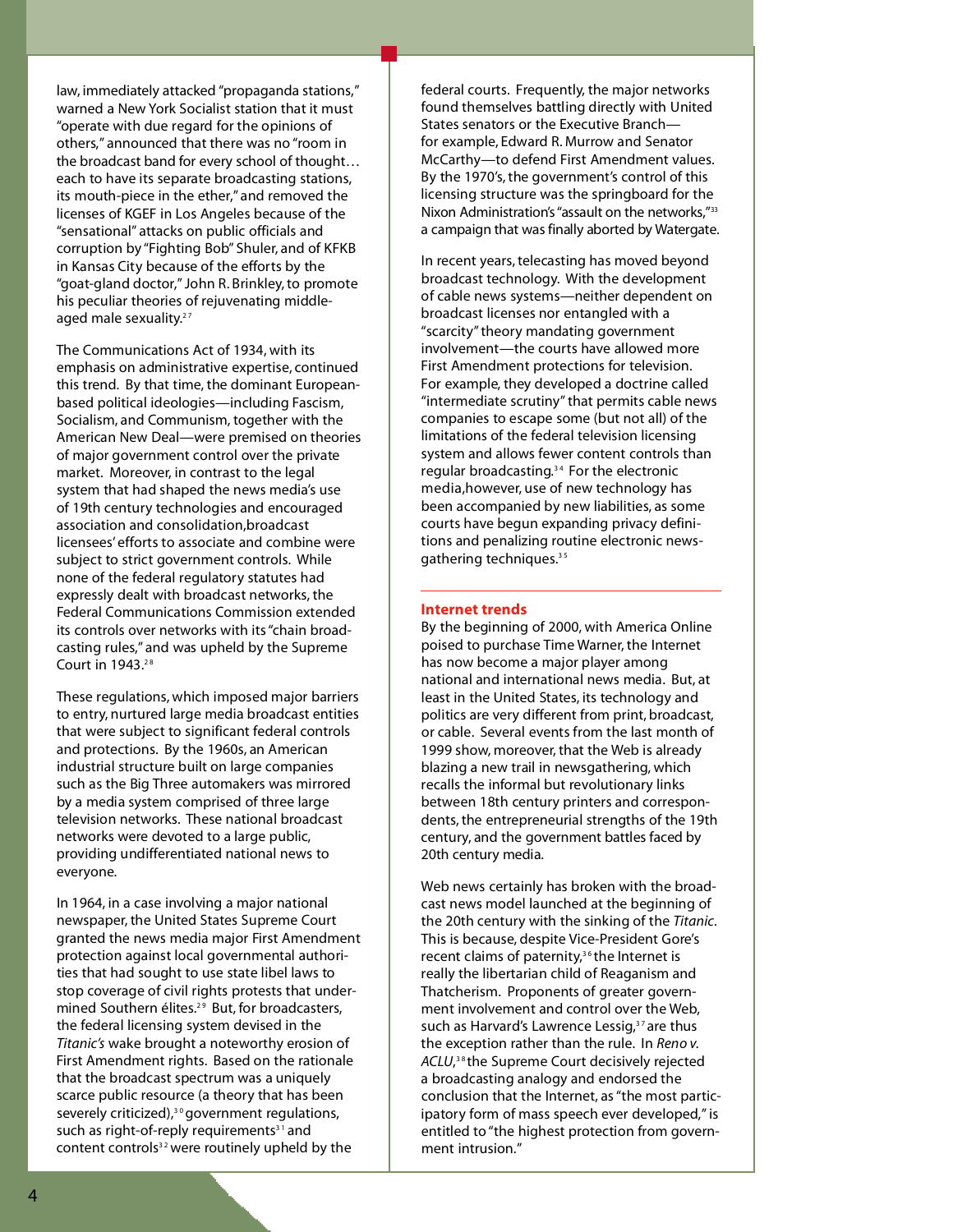With its libertarian impetus intact after *Reno v. ACLU*, Net newsgathering has returned American media to its Revolutionary roots, with everyone in the world a potential correspondent. One of the most stunning demonstrations of this new medium occurred from November 30 to December 3, 1999, when the World Trade Organization's ministerial conference met in Seattle. The WTO meeting was overshadowed by (in the words of local news anchor Jean Enersen) "the first post-modern riot, the first riot to be organized on the Internet," with thousands of anti-trade protesters demonstrating against the WTO, blocking and attacking WTO delegates, and vandalizing downtown Seattle. In the following days, joined by the National Guard, the Seattle police switched tactics, took control of a major section of the city center, and began arresting and battling demonstrators and local civilians.

Anti-WTO activists dissatisfied with coverage of trade issues by "the mainstream press" organized the Seattle Independent Media Center, rented a storefront location near the epicenter of the riots and protests, persuaded local technology firms to donate equipment and services, and created a news website (www.indymedia.org) devoted exclusively to anti-WTO information and activities.

During the WTO meeting and the accompanying protests and riots, the Independent Media Center encouraged members of the public opposed to free trade policies (even the Buchanan for President campaign) to post their own information and commentary on their website without prior editorial intervention or scrutiny. During the disturbances, protesters brought film to the Center for immediate processing and posting on the Web. The Indymedia website also invited contributors to "[p]ublish your text article, audio segment, video footage, or picture" by clicking and transmitting this information for immediate uploading to the Web. Thus, viewers across the world could click on the page and see current photographs of altercations between Seattle police and protesters and receive live streaming video and audio.

Facilitating this democratic viewpoint of Web journalism is a growing body of case law that firmly rejects defamation and privacy liability by third parties such as websites and Internet service providers. Courts have recognized that, to facilitate freedom of speech, the Internet must be shielded from major liabilities. Thus, like their 19th century predecessors who nursed the growth of telegraphy, some courts have protected the Internet as an organ of

interstate and international commerce and have refused state regulatory schemes.<sup>39</sup> Also, beginning with *Zeran v. AOL<sup>40</sup> in 1997*, courts have consistently applied Section 230 of the Communications Decency Act<sup>41</sup> in dismissing defamation and similar state law claims against ISP's and others.

On December 2, 1999, while police and antitrade demonstrators were fighting in Seattle, the New York Court of Appeals extended the Zeran principle when it refused to hold Prodigy Services Company liable for negligence or defamation resulting from some vulgar email messages and bulletin board postings by an unknown imposter using the plaintiff's name.<sup>42</sup> Citing telegraph and telephone legal cases, the court rejected such liability as a matter of common law doctrine and extended to this Internet "conduit" the same "common-law qualified privilege accorded to telephone and telegraph companies." Like its predecessors grappling with the "wire service" defense, the New York court freely admitted that its choice was motivated by public policy—its view that the "public would not be well served by compelling an ISP to examine and screen millions of e-mail communications, on pain of liability for defamation."

But the legal battles between government and the media, which typified much of 20th century press law, are not over. With the rise of the Internet, it appears that "privacy" is the newest argument against press freedom. On December 14,1999, the Committee on Financial Disclosure of the Judicial Conference of the United States refused the request of an internet news service, APBNews.com, $43$  for a copy of certain public records that listed the 1998 financial disclosures by members of the federal judiciary. The Committee was opposed to APBNews.com's request because it intended to post the financial data on its website so that individual readers could make use of the information. These same documents had been routinely released to reporters in the past, resulting in major news articles about the judges' conflicts of interest that were published in the *Kansas City Star* and the *Washington Post*.

Aided by a temporary restraining order that was quickly issued by a Florida federal judge a few days earlier, the Committee ruled that these public records were not public records as far as the Internet is concerned and decided to change the rules because they feared real publicity-*i.e.*, ready accessibility online. To justify its decision, the Committee adopted what a *Washington Post* editorial characterized as a "laughable" interpretation of the Ethics in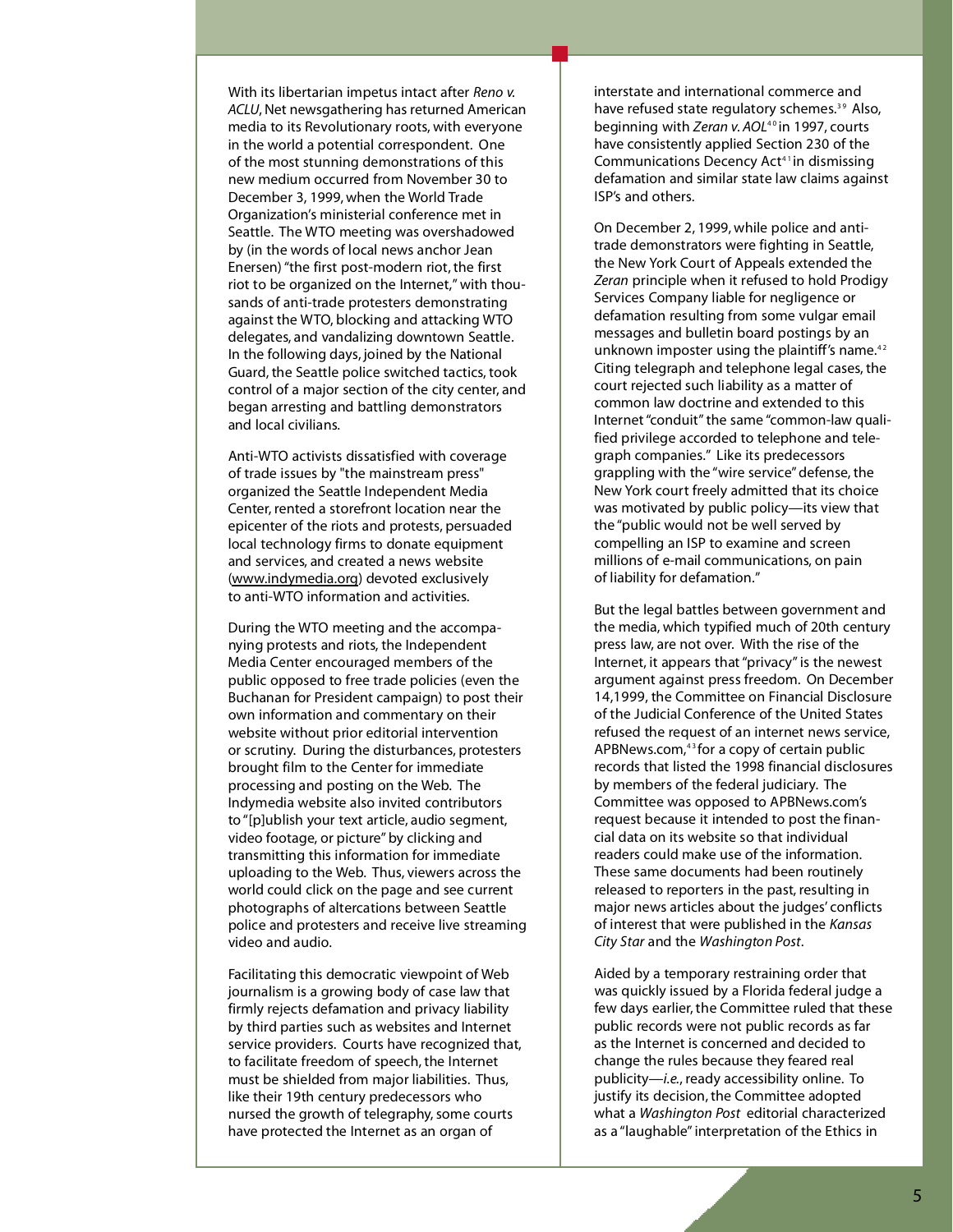Government Act and ruled that they must be kept from Internet users. Simultaneously, the Committee permitted other media to obtain the same financial records.

The Committee's decision to brand the Web taboo, of course, illegally discriminates against one form of journalism in favor of others. More tellingly, it also illustrates a familiar attitude that has surfaced repeatedly during the last millennium of American history—the distrust of democracy—and recalls British General Gage's policy to share useful information with "others in proportion to their rank."

On December 22, 1999, as the 1900's drew to a close, APBNews.com filed suit in federal court in New York City. "This is a fight to gain access to public records for all Internet users," said Mark Sauter, chief operating officer of APB Online Inc., the parent company of APBnews.com. "The Internet is not just a legitimate but a superior means to disseminate these documents to the public."

*Bruce E.H.Johnson, a partner in DWT's Seattle office, has represented clients in many major First Amendment and defamation cases and has published numerous articles. He is regularly listed among Woodward/White's Best First Amendment Lawyers in America and is listed in* Who's Who in America*. He also advises on issues of legal ethics and lawyer liability.*



**C Y B E R S Q UATT I N G O R C Y B E R S P E E C H** CONTINUED FROM PAGE 1

balances the property interests of trademark owners with the interests of Internet users who would make fair use of others' marks or otherwise engage in protected speech online."<sup>3</sup>

The concept of a domain name, a mere Internet address, as protected speech seems counterintuitive at first. Indeed, the court in *Planned Parenthood Federation of America Inc. v. Bucci, No.* 97 Civ. 0629, 42 U.S.P.Q.2d 1430, 1997 WL 133313 (S.D.N.Y. Mar. 19, 1997) rejected such an argument by the defendant seeking to justify his use of *plannedparenthood.com* to identify his anti-abortion website. The court held that because "defendant's use of the trademarked term 'planned parenthood' is not part of a communicative message, but rather, serves to id entify a product or item," his infring ement on the plaintiff's mark was not protected by the First Amendment. 42 U.S.P.Q.2d at 1440-41.

But other courts recognized that a domain name might carry a communicative message. In *Lockheed Martin Corp. v. Network Solutions, Inc.,* 985 F. Supp. 949, 964 n.9 (C.D. Cal. 1997) (citing American Civil Liberties Union of Georgia v. Miller, 977 F. Supp. 1228, 1233-34 (N.D. Ga. 1997)), the court noted that "Internet users may also have a free speech interest in non-infringing uses of domain names that are similar or identical to trademarks." In *Bally Total Fitness Holding Corp. v. Faber,* 29 F. Supp. 2d 1161, 1165 (C.D. Cal. 1998), which involved the defendant's use of "Bally sucks" as the title of his web page, the court noted that Faber was *not* using the Bally name in his domain name, but stated, "even if Faber did use the mark as part of a larger domain name, such as 'ballysucks.com,' this would not necessarily be a violation as a matter of law." The court went on to note that "[a]n individual who wishes to engage in consumer commentary must have the full range of marks that the trademark owner has to identify the trademark owner as the object of the criticism," and "[a]pplying Bally's argument would extend trademark protection to eclipse First Amendment rights." *Id.* at 1165 n.4, 1166.

Most recently, in *Name. Space, Inc. v. Network Solutions, Inc., No.* 99-6080, 2000 WL 48668, at  $*10$  (2d Cir., Jan.21, 2000), the Second Circuit addressed the issue head-on. Although it affirmed the district court's finding that three letter top level domains (*.com*, *net*, *.org*) were *not* expressive speech, the court went on to address at length the circumstances under which domain names might well be entitled to First Amendment protection, and concluded, among other things:

[T]he functionality of domain names does not automatically place them beyond the reach of the First Amendment. Although domain names do have a functional purpose, whether the mix of functionality and expression is "sufficiently imbued with the elements of communication" depends on the domain name in question, the intentions of the registrant, the contents of the website, and the technical protocols that govern the DNS. Spence v. Washington, 418 U.S. 405, 409-10 (1974) ("[T]he context in which a symbol is used for purposes of expression is important, for the context may give meaning to the symbol." (citation omitted)).

The court also noted in passing that the district court in *Planned Parenthood* had applied exactly this kind of analysis in concluding properly that the defendant's appropriation of *plannedparenthood.com* was not protected.

These factors are carried forward in the Anticybers quatting Act. In determining whether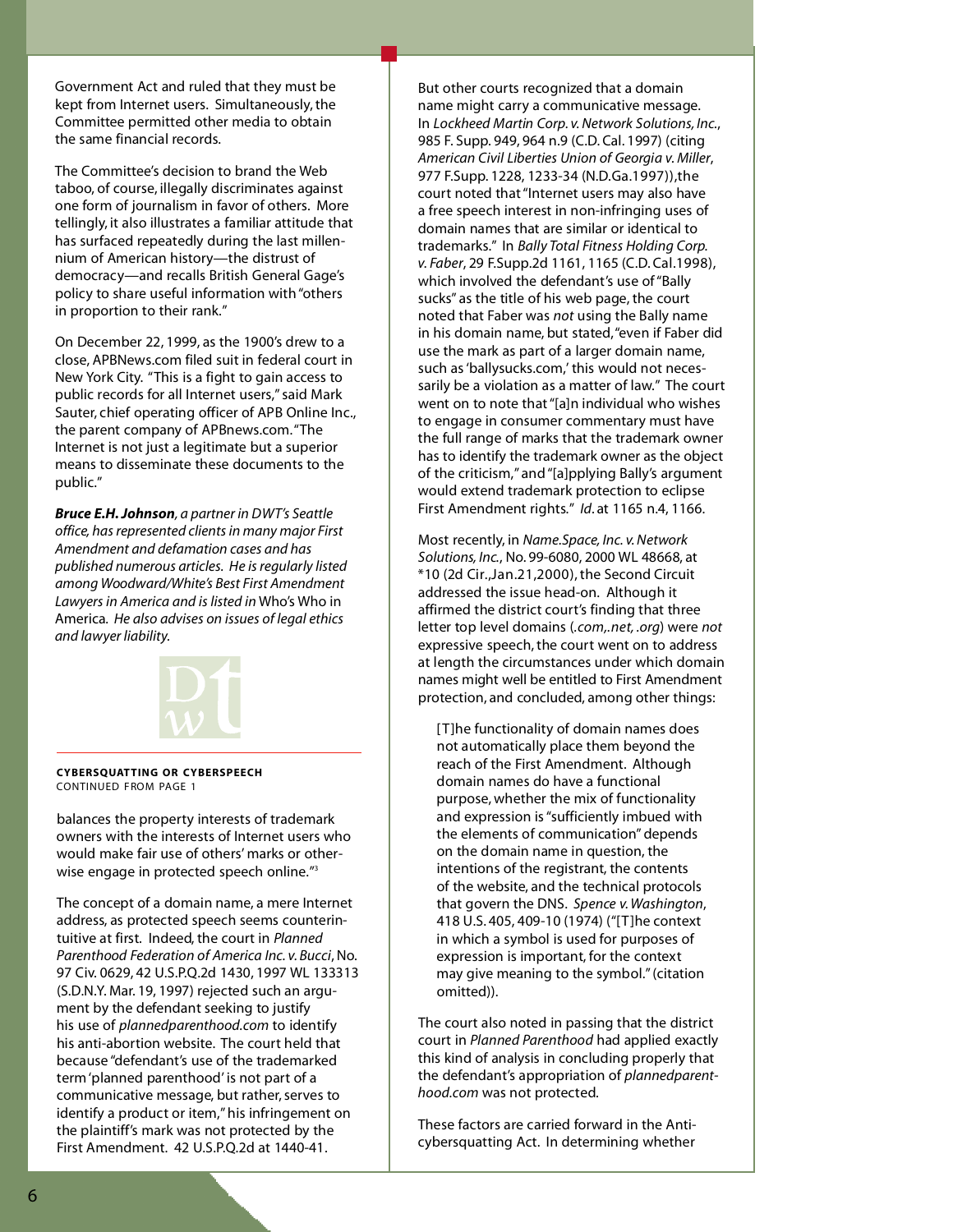adoption of a domain name incorporating another's trademark bears the requisite bad faith intent, the Act lists among the nine factors to be considered, "the person's bona fide noncommercial or fair use of the mark in a site accessible under the domain name," and concludes that bad faith shall not be found "in any case in which the court determines that the person believed and had reasonable grounds to believe that the use of the domain name was a fair use or otherwise lawful."<sup>4</sup>

Lest there be any confusion as to the intent of these sections, the legislative history includes the following explanation:

[U]nder paragraph (1)(B)(iv),a court may consider the person's legitimate noncommercial or fair use of the mark in a web site that is accessible under the domain name at issue. This factor is intended to balance the interests of trademark owners with the interests of those who would make lawful noncommercial or fair uses of others' marks online, such as in comparative advertising, comment, criticism, parody, news reporting, etc. The fact that a person may use a mark in a site in such a lawful manner may be an indication that the person's registration or use of the domain name lacked the required element of bad-faith.<sup>5</sup>

The Act also closes with a savings clause, Section 3008, which states expressly, "Nothing in this title shall affect...a person's right of free speech or expression under the first amendment of the United States Constitution."

An obvious purpose of these provisions is to protect dissent and protest websites that need to identify their subject matter online. Senator Leahy noted in his criticism of the original S. 1255, "While the speech contained on those [protest] sites is clearly constitutionally pro tected, S. 1255 would criminalize $[]$  the use of the trademarked name to reach the site and make them difficult to search for and find online."<sup>6</sup> The new Section  $1125(d)(1)(B)(iv)$ addresses this problem. But what about the opposite kind of site—the "fan site" that, far from protesting, proclaims the domain name owner's enthusiasm for or allegiance to an entertainer or sports team?

According to press announcements, the domain names on professional sports' hit list include those that incorporate team names: *rangers1.com,goredwings1.net and yankees1.com.*, for example. If it turns out that these are simply being warehoused for resale to the proper trademark owners, the remedies of the Act should

probably apply. On the other hand, prior to passage of the Act a number of collegiate sports fan sites—clearly devoted to news, information and commentary about sports teams-received traditional cease-and-desist letters from colleges objecting to use of team names and nicknames, even names of the institutions, in their domain names.<sup>7</sup> Properly applied, both the Act and traditional trademark law should provide protection for these communicative uses as well.

The right to make nominative or communicative use of trademarks is well established outside the Internet context. In *New Kids on the Block v. News Am e ri ca Pu b l i s h i n g, I n c.*, 971 F.2d 302 (9th Ci r. 1992) the court noted that trademark protection "does not extend to rendering newspaper articles, conversations, polls and comparative advertising impossible...[T]he trademark laws do not give the New Kids the right to channel their fans' enthusiasm (and dollars) only into items licensed or authorized by them." *Id.* at 308-09; see also *International Order of Job's Daughters v. Lindeburg & Co.*, 633 F.2d 912, 918 (9th Cir. 1980) ("[O]ne can capitalize on a market or fad created by another provided that it is not accomplished by confusing the public into mistakenly purchasing the product in the belief that the product is the product of the competitor."") (quoting American Footwear Corp. v. General Footwear Co., 609 F.2d 655, 662 (2d Cir. 1979)).

In *New Kids*, Judge Kozinski specifically described the use of a sports team's trademarked name as a protected use:

For example, one might refer to "the twotime world champions" or "the professional basketball team from Chicago," but it's far simpler (and more likely to be understood) to refer to the Chicago Bulls. In such cases, use of the trademark does not imply sponsorship or endorsement of the product because the mark is used only to describe the thing, rather than to identify its source.

971 F.2d at 306. Where the trademark is used to identify the subject matter of news and commentary on a website, the communicative function should be even clearer.

The Anticybers quatting Act recognizes this principle, expressly in its legislative history noted above ("a court may consider the person's legitimate non-commercial or fair use of the mark in a web site that is accessible under the domain name at issue" in determining good or bad faith) and implicitly in its recognition of the communicative function of domain names. Without such protection, as one witness noted, the Act would "make every fan a criminal."<sup>9</sup>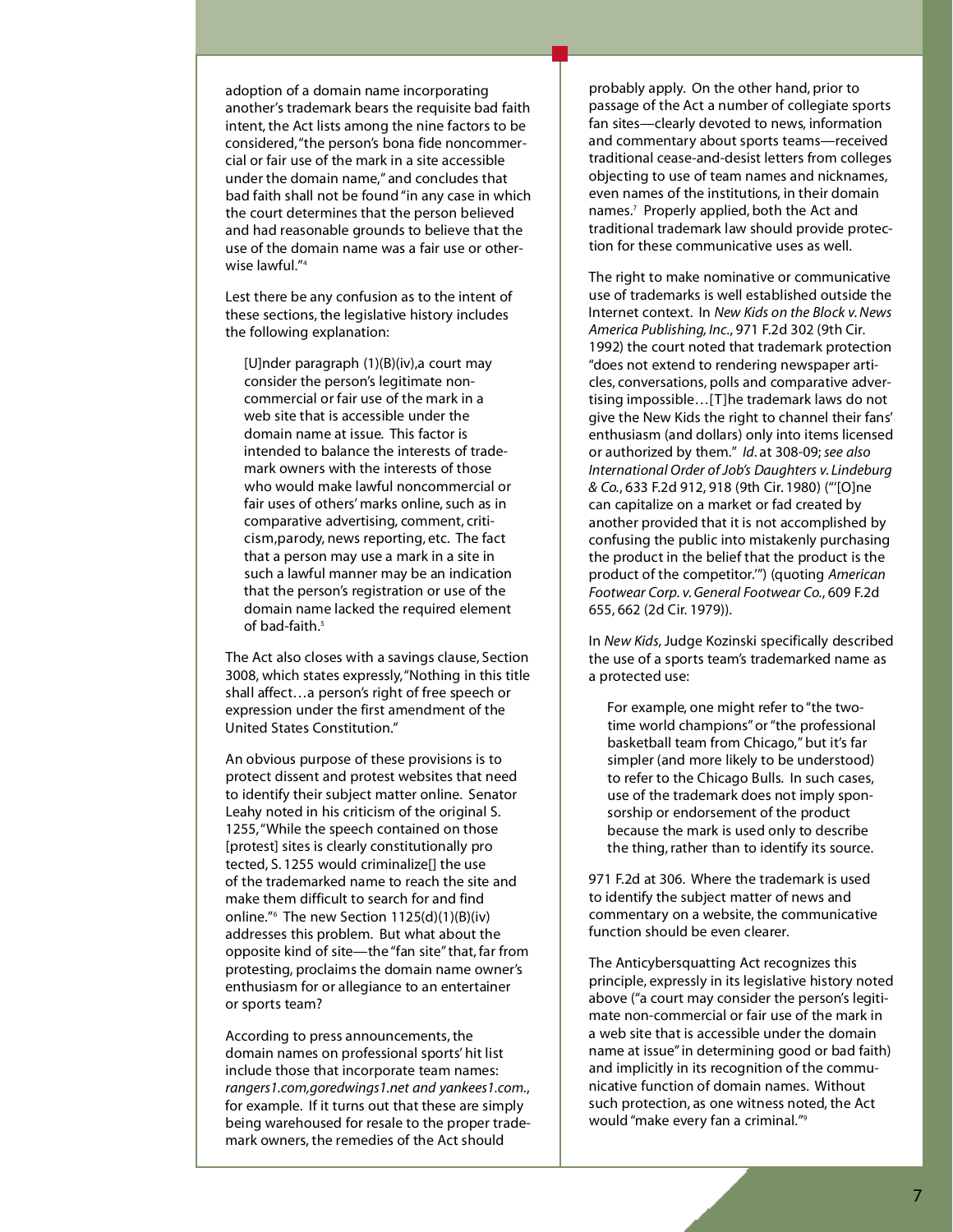The Anticybers quatting Act is only a few months old, and the full extent of its application remains to be seen.<sup>10</sup> However, with such clear legislative history and the concurrent benefit of Judge Katzmann's thoughtful analysis in *Name. Space*, *Inc. v. NSI*, supra, there is hope that the Act will, as predicted by Congress, strike the proper balance between the rights of trademark owners and those who would use those trademarks to identify online "comment, criticism, parody, news reporting, etc." and will in fact "not affect traditional trademark defenses, such as fair use, or a person's first amendment rights."<sup>11</sup>

*Marshall J. Nelson, also a partner in DWT's Seattle office, is a senior member and founder of the firm's Communications, Media and Information Technologies Department,where his practice emphasizes First Amendment, mass media,entertainment and advertising-related intellectual property matters. He is the author of numerous articles, papers and briefs on intellectual property and First Amendment issues and is a frequent speaker on the subject. He is also listed in* Best Lawyers in America *in both categories.*



# **Private Censorship, Public Fora and Chat Rooms**

## **BY KRAIG L.M. BAKER AND THOMAS R. BURKE**

The Internet has provided opportunities unlike any other for geographically diverse people to come together and have open and honest discussions about matters of public interest. In fact, the notion that the Internet is widely participatory, facilitates communications from underrepresented groups and creates relative parity among its users was a crucial basis for the Supreme Court's invalidation of the Communications Decency Act.<sup>1</sup> Most of the fora where people come together to discuss issues on the Internet-chat rooms, bulletin boards, etc. (collectively "chat rooms"), are, however, like shopping malls, newspapers, and cable systems-privately owned. This conjunction of privately owned fora with the Internet's tradition of unfettered free speech has created tensions between users and operators of the chat rooms. On the one hand, users argue that they should have the same free speech rights on the information superhighway that they have on the streets and sidewalks of their hometown. On the other, the operators of these chat rooms feel they should have the same rights as a private

property or media owner to exclude speech with which they disagree.

Traditionally, most operators of chat rooms censored chat room speech only where they received complaints that certain speech was potentially defamatory or obscene. However, on October 15, 1999, Yahoo!, the most popular website on the Internet, announced that it would begin censoring controversial material from its chat rooms and bulletin boards. Yahoo! plans to censor these messages even though the truthfulness of the messages was not in dispute and despite the fact that there were no complaints from third parties. A Yahoo! spokesman justified the decision by stating that "Yahoo! has to be careful because what we publish can influence a lot of people's lives."<sup>2</sup> Yahoo! is not alone in restricting third party material in its chat rooms. There is tremendous public and political pressure on operators of chat rooms to shield children from controversial material and to prevent the disclosure of confidential financial information or fraudulent statements that could affect a company's stock price. These pressures have forced operators of chat rooms independently to monitor and censor content.

Despite the fact that traditional First Amendment jurisprudence provides almost blanket protection for private parties to control speech on their private property and despite Section 230 of the 1996 Telecommunications Act's<sup>3</sup> shield of operators of chat rooms and websites from liability for the acts and statements of third parties, until the Supreme Court or a significant number of lower courts makes a definitive statement on this issue, it may be inevitable that operators of chat rooms will be subjected to creative lawsuits alleging that the operator's exclusion of certain speech violates the user's First Amendment rights.<sup>4</sup> The questions raised in any such lawsuit would be (1) whether this private control and exclusion of third party speech in chat rooms implicates the First Amendment; and (2) how will creative plaintiffs use the First Amendment to attempt to subject an operator of chat rooms to limitations on the type of speech it can exclude and how it may be excluded.

## **Private Censorship**

It is well established that there are very few situations in which private conduct can be attributed to the state and scrutinized under the First Am endment.<sup>5</sup> A private actor may be subject to First Amendment scrutiny only where a private forum provides a "public function" undeniably governmental in nature (e.g., a company town) or where the speech takes place in a medium not open to all (e.g., cable television). As a result, an operator of a website or chat room likely only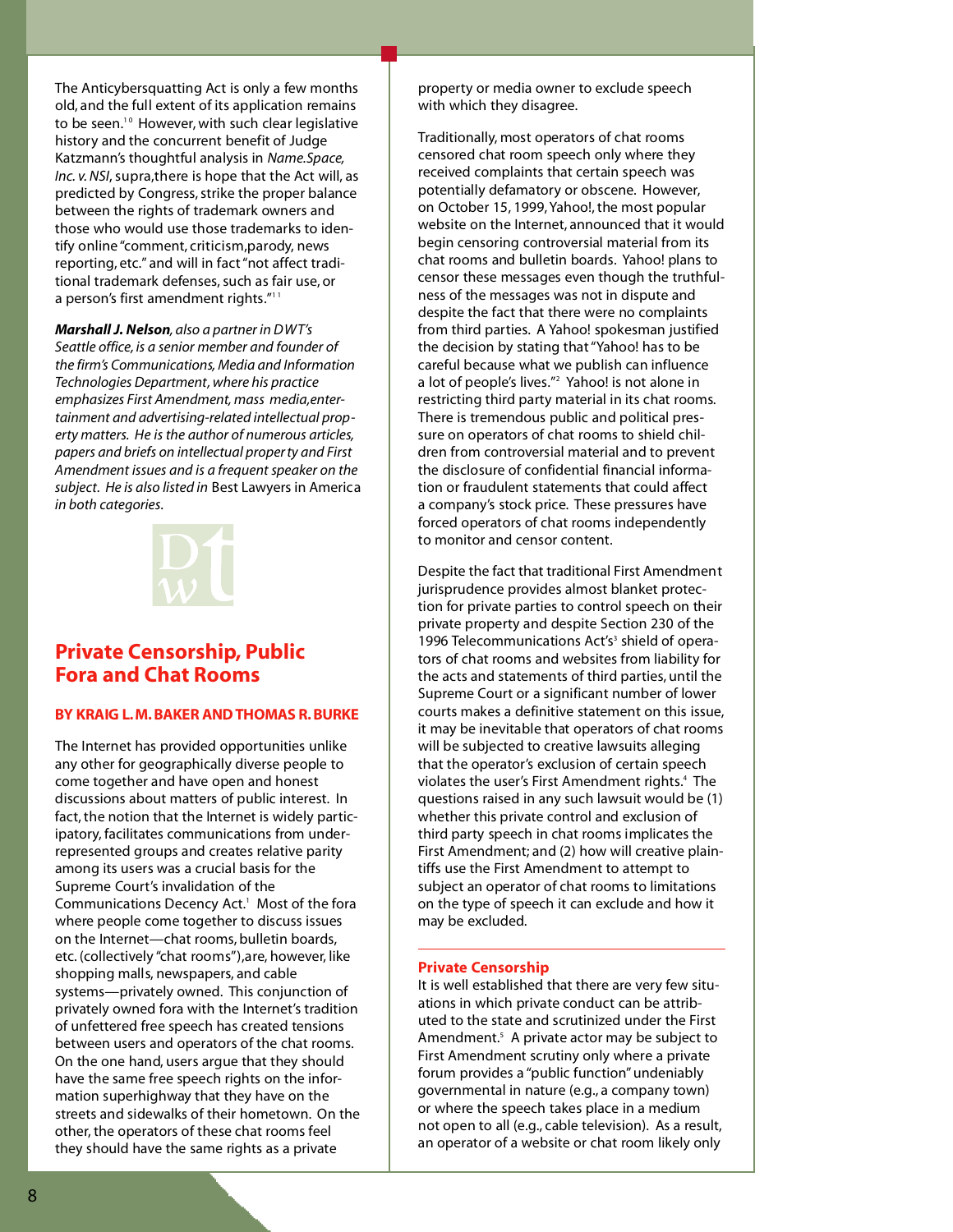could be subject to First Amendment limitations where it is providing a "public function" or where the Internet can be demonstrated to be a medium that is not open to all.

## **The "Public Function" Doctrine: The Shopping Center Analogy**

The Supreme Court has sharply limited the scope and application of the "public function" doctrine. The Court has held that private individuals or groups are subject to constitutional limitations and become agencies or instrumentalities of the State only where they "are endowed by the State with powers or functions governmental in nature."<sup>6</sup> These "powers or functions," however, must be in areas that are undeniably governmental in nature—such as supervising voting or enforcing the law—not in areas where the entity is merely providing a function that competes with a traditional governmental area. The classic example of a private entity that has many public attributes, but is not an agency or instrumentality of the state, is the shopping mall.

The Internet is more analogous to a shopping mall than to the "company town" that does fall within the "public function" doctrine. Like most chat rooms and websites on the Internet, the shopping mall has many public attributes, but is privately owned. Moreover, both are open to the public, both provide common areas for people to interact, and both provide opportunities for effective public demonstrations or airing of political views. However, unlike a company town, neither shopping malls nor the Internet have all of the characteristics of any other American town.<sup>7</sup> Courts have generally held that shopping malls do not have powers or functions that are governmental in nature merely by virtue of being large or clustered and, therefore, mall operations are not subject to constitutional restrictions.<sup>8</sup> Considering the similarities of a Yahoo! chat room to the common area of a shopping center and the fact that courts have been particularly sensitive to expanding the "public function" doctrine, it is unlikely that a court will expand the "public function" doctrine to chat rooms on the Internet. Therefore, any argument that the operator of a chat room should be treated as a state actor and subject to First Amendment limitations based on an analogy to a shopping mall probably will fail.

Nevertheless, providing avenues for public discourse is an important governmental role. Unlike shopping malls, one of the Internet's core functions is to provide a forum for people to debate issues of public concern. Further, the Internet provides a unique forum to connect geographically diverse people and, therefore, offers a more compelling argument for access than the mere

shopping mall and, as such, treads on more constitutionally complex terrain. As a result, courts may consider an alternative framework to an al y ze private restraints on chat room speech. One possibility is the cable system analogy.

## **Limited Access to the Medium: The Cable System Analogy**

Courts also have placed limits on the rights of private owners to exclude or censor third party speech on cable systems or other areas where access to the medium is limited. The Supreme Court has held that "there is no sanctuary for the First Amendment for unlimited private censorship in a medium not open to all."<sup>9</sup> The key question then becomes whether the Internet is a medium "open to all" or is limited and, therefore, subject to the same First Amendment scrutiny faced by broadcasters.

The leading case on subjecting private fora to First Amendment scrutiny is *Denver Area Educational Telecommunications Consortium, Inc.* v. FCC ("Denver Area").<sup>10</sup> In this case, the Supreme Court upheld a law that permits cable system operators to prohibit "patently offensive" programming transmitted over "leased channels."<sup>11</sup> The plurality opinion specifically rejected the position that it "must ignore the expressive interests...altogether" of the private forum providers.<sup>12</sup> As such, the expressive interest of Yahoo! or the equivalent likely cannot be dismissed when determining whether a chat room should be subject to public forum doctrines. Denver Area would seem to permit Yahoo! or any other operator of a chatroom or website to control or exclude the opinions of third parties.

Denver Area, however, also recognized that the speech rights of a forum owner are not the exclusive consideration, particularly where the forum owners have not historically exercised editorial control over the content.<sup>13</sup> In essence, the Court held that if an entity or industry has not traditionally controlled the content of a forum-for example, the content of leased channels on a cable system-the selective or sudden exercise of such editorial control receives less constitutional protection than if the entity or industry had been exercising its editorial control all along. This holding suggests that to the extent that chat rooms have been left unsupervised for free and open debate, a court may give the free speech rights of the website operator less weight than in the context of a website in which content historically was monitored or controlled.

In *Denver Area*, the Court also defined what constituted a public forum more flexibly than it traditionally had. Specifically, the Court held that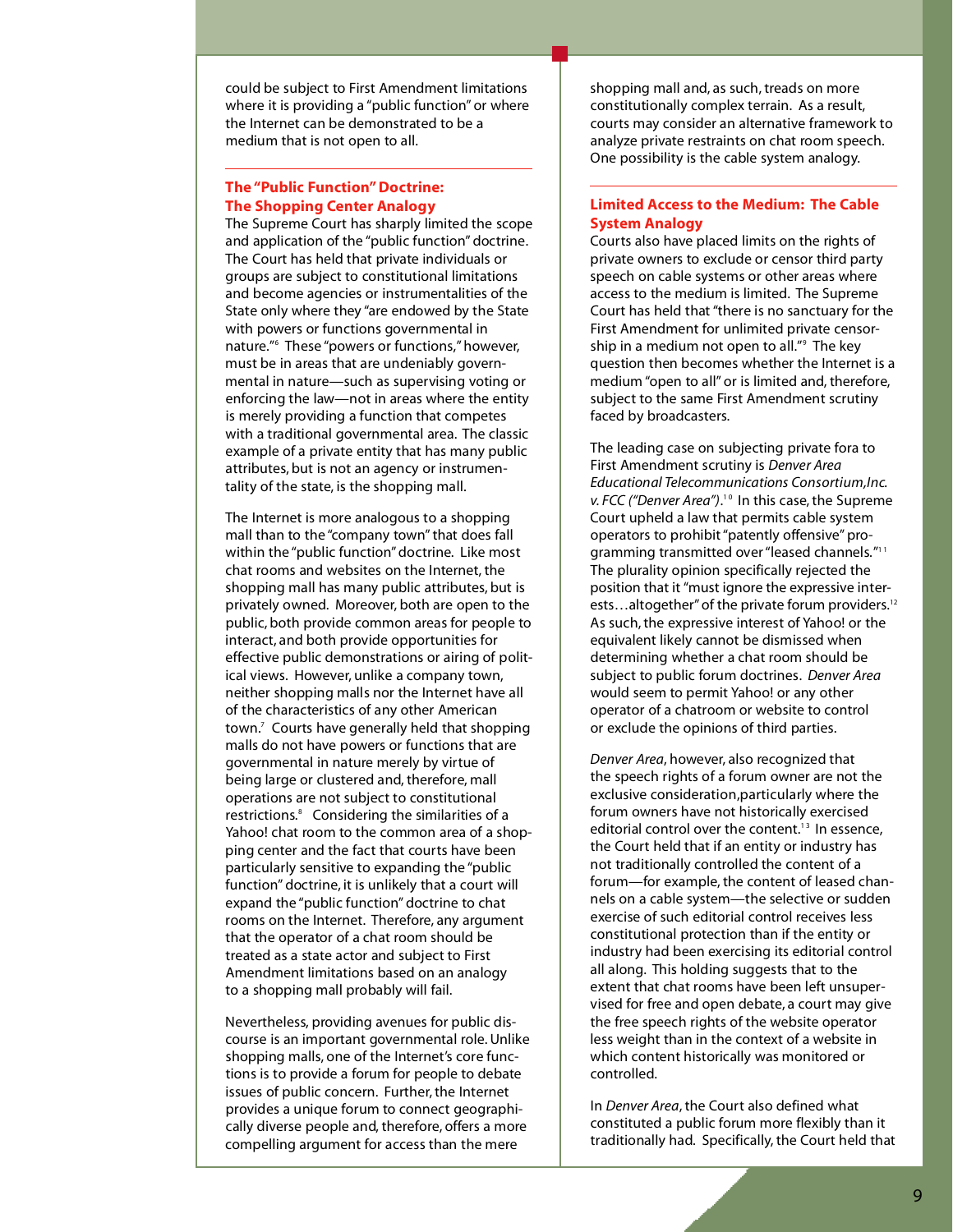the "public nature" of a cable channel was an important factor for determining a government's interest and whether the Cable Act passed the strict scrutiny test.<sup>14</sup> Specifically, the Court held that "access channels, even if analogous to ordinary public fora from the standpoint of the programmer, must also be considered from the stand point of the viewer. An access channel is not a forum confined to a discrete public space."<sup>15</sup> The Internet possesses a similar "public nature" as a cable channel and likely will be subject to similar public forum analysis.

Ultimately, though, evaluating whether a right of public access and free speech for a forum user is consistent with the First Amendment rights of the forum owner will be inextricably fact-bound. The Supreme Court has long addressed cases it recognized as implicating free speech rights in purely private disputes, where the government's only role was to play referee. How the Court perceives the free speech rights of the forum owner and forum user varies with the medium of communication. For example, a right of access to the private media was upheld in the broadcast context<sup>16</sup> and rejected in the newspaper context.<sup>17</sup> Most recently, the Court rejected a special interest group's claim of access to a privately organized parade.<sup>18</sup> Each of these cases involved private parties who asserted speech rights at the expense of other private parties, not the government. It is unclear where a court will draw the line with respect to fora on the Internet.

Users of chat rooms and websites will likely be entitled to some First Amendment protection from the acts of the forum owners if they can prove that the Internet is "not open to all." This determination will undoubtedly be fact driven and the outcome is unclear. On the one hand, speech on the Internet is more open to public participation than speech in other media, especially the broadcast channels in *Denver Area*. Moreover, it is much easier to own an operate a website than it is to own and operate a broadcast channel or cable system.

Nevertheless, the increasing domination of commercial providers continues to bring the Internet closer to the limited access models of traditional media. Furthermore, plaintiffs may arque that the costs and technological sophistication associated with creating, operating and maintaining a website are still so significant that they serve as an significant obstacle to exercising one's right to free speech. It is entirely possible that a court may view keeping chat rooms and other public fora on the Internet free from private censorship as necessary to permit speakers of limited means or technological sophistication to exercise their free speech rights.

## **Conclusion**

It is unclear how courts will proceed to determine an individual's access and free speech rights in a privately owned and operated chat room. In the short term, there are few risks to website operators for monitoring and excluding third party content from their chat rooms and websites. It seems most likely that a court would view the Internet as a medium open to all and analyze a plaintiff's claims using the shopping mall analogy, and, as a result, provide blanket protection for the actions of the web site owner. In the long term, however, the commercial consolidation of various Internet fora, the continued expansion of the Internet's role in society, and the potential exhaustion of certain Internet resources (for example, the supply of IP addresses for new websites), may make the Internet a limited resource and subject owners and operators of websites and chat rooms to a hybrid status similar to that currently experienced by cable system operators.

*Kraig Baker, an associate in Seattle and co-chair of the Internet and E-Commerce Practice Group, represents all types of companies in their on-line activities.Mr. Baker has participated in over 100 Internet contracts on behalf of large Internet companies, smaller start-ups, and existing businesses moving online.These contracts include content licenses,software licenses, advertising and joint marketing agreements, and web hosting agreements. These agreements have involved industry leaders.Mr. Baker has also negotiated Internet agreements in Russia,India, Australia,Turkey, and Europe. He also regularly advises Internet clients on privacy, copyright, defamation liability, and First Amendment issues, including website reviews and prepublication review of articles and materials published on-line.*

*Thomas R.Burke, a partner in the San Francisco office of Davis Wright Tremaine, represents authors, journalists,publishers, broadcasters and Web site operators in libel,invasion of privacy and other content-related lawsuits. Mr. Burke regularly conducts "web site legal reviews" and counsels traditional and start-up companies on content liability issues. He regularly provides pre-publication counseling and is experienced in all aspects of the law relating to newsgathering including defamation, privacy,shield laws and gaining access to public records and government proceedings. Mr. Burke has served as a Legal Advisor to the California First Amendment Coalition since 1990.*

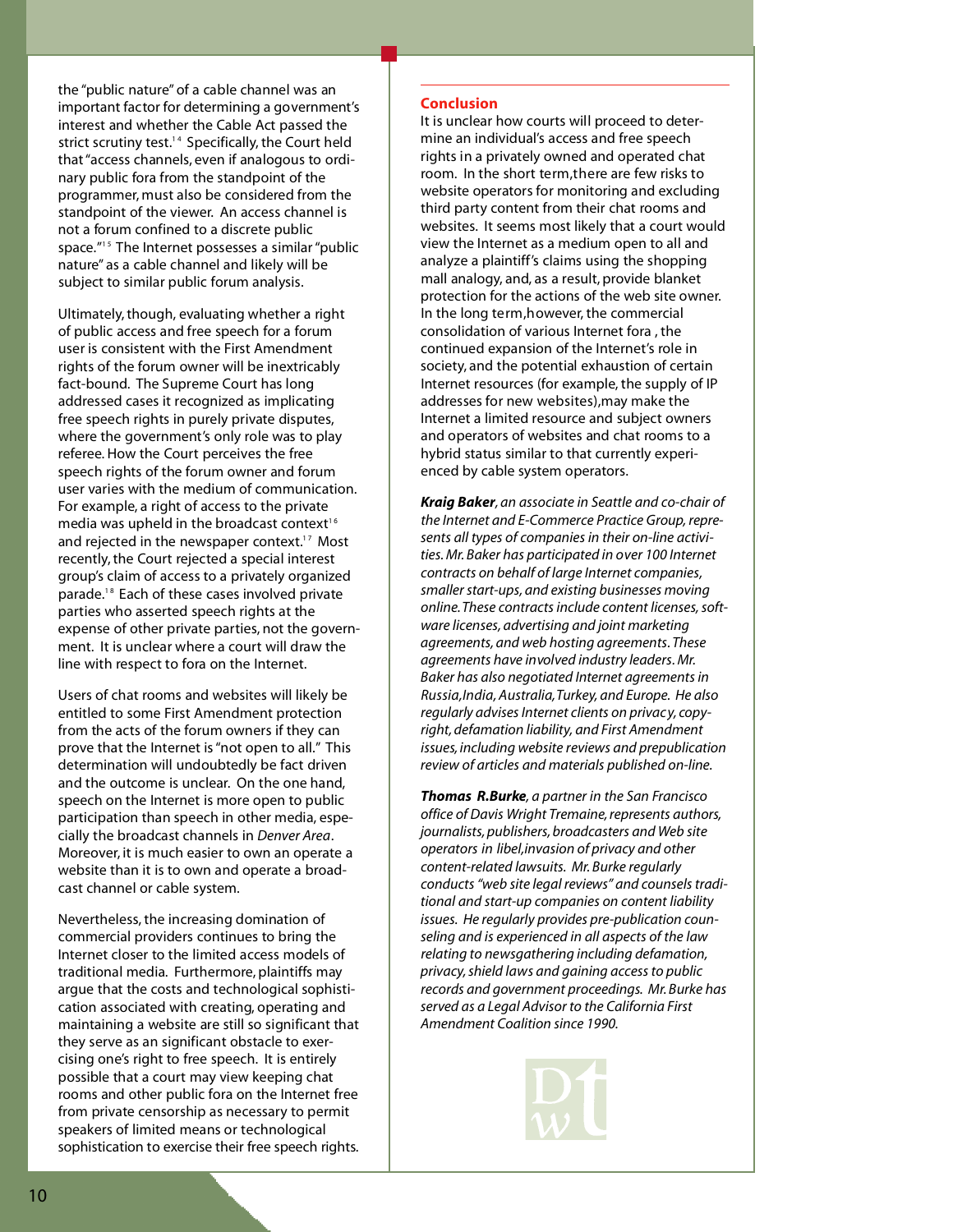#### **Technology and Newsgathering Footnotes**

'The modern art of letter writing originated in the 11th century as a branch of rhetoric; its practitioners sought to carve out an official intermediary role between subjects and institutions in the hope "that a class of verbal ministers might be created between society's estates." Alain Boureau, The Letter-Writing Norm, a *Mediaeval Invention, in CORRESPONDENCE: MODELS OF LETTER-*WRITING FROM THE MIDDLE AGES TO THE NINETEENTH CENTURY 24-58 (Roger Chartier, et al., eds. 1997).

<sup>2</sup> Leonard Levy, EMERGENCE OF A FREE PRESS x (1985). <sup>3</sup>See Theodore Draper, A STRUGGLE FOR POWER: THE AMERICAN REVOLUTION (1996).

<sup>4</sup>Gordon S. Wood, THE RADICALISM OF THE AMERICAN REVOLUTION 213 (1992).

<sup>5</sup>See David Hackett Fischer, PAUL REVERE'S RIDE 273-76 (1994). 'John Keane, TOM PAINE: A POLITICAL LIFE 109-10 (1995). <sup>7</sup>See Michael Freeman, RAILWAYS AND THE VICTORIAN IMAGINATION  $(1999)$ .

8 *See* James Willard Hurst, LAW AND THE CONDITIONS OF FREEDOM IN THE NINETEENTH-CENTURY UNITED STATES 3-32 (1956). <sup>9</sup>Tom Standage, THE VICTORIAN INTERNET 148 (1998).

<sup>10</sup>Niall Ferguson, THE HOUSE OF ROTHSCHILD: THE WORLD'S BANKER, 1849-1999 65 (1999).

<sup>1</sup> Standage, supra, at 150.

<sup>1</sup>'Alexis de Tocqueville, DEMOCRACY IN AMERICA 494, 495 (G.Lawrence trans. 1966).

1 3*I d*. at 168-69.

<sup>'</sup> See David Haward Bain, EMPIRE EXPRESS (1999).

Standage, supra, at 171. 1 6*See Ca l i fornia v. Pacific Ra i l road Co s.*, 127 U.S. 39 (1887); *Pe n s a co l a Te l e g raph Co. v. We s tern Union Te l e g raph Co.*, 96 U.S. 1 (1877)

1 7*O' Brien v. We s tern Union Te l . Co.*, 113 F.2d 539, 541 (1st Ci r. 1 9 4 0 ) ; *Von Meysenburg v. Western Union Tel. Co.*, 54 F. Supp. 100, 101  $(S D$  Fla 1944)

<sup>8</sup>See 1 Robert D. Sack, SACK ON DEFAMATION § 5.5.2 (3d. ed. 1999); Layne v. Tribune Co., 146 So. 234, 238 (Fla. 1933).

1 9*See* Joyce Milton,THE YELLOW KIDS:FOREIGN CORRESPONDENTS IN THE HEYDAY OF YELLOW JOURNALISM xii (1989). <sup>2</sup> Ben Procter, WILLIAM RANDOLPH HEARST, THE EARLY YEARS,

1863-1910 115-34 (1998).

<sup>2</sup> 'See David M. Rabban, FREE SPEECH IN ITS FORGOTTEN YEARS (1997). <sup>2</sup> Hurst, *supra*, at 31.

<sup>2</sup> Susan J. Douglas, INVENTING AMERICAN BROADCASTING:

1899-1922 208 (1987).

2 4*I d*. at 228.

2 5*I d*. at 238.

<sup>2</sup> Thomas G. Kratten maker & Lucas A. Powe, Jr., REGULATING BROAD-CAST PROGRAMMING 5 (1994).

<sup>27</sup>*Id.* at 23-28.

2 8*NBC v. U n i ted State s*, 319 U.S. 190 (1943).

<sup>2</sup> New York Times v. Sullivan, 376 U.S. 254 (1964).

<sup>3</sup> See, e.g., Krattenmaker & Powe, supra, at 206 (noting that the "chaos" that allegedly justified federal regulation stemmed from the decision of the drafters of the Radio Act and Communications Act to avoid "creating a conventional private property rights mechanism for the ether").

<sup>3</sup> 'Red Lion Broadcasting v. FCC, 395 U.S. 367 (1969).

<sup>32</sup> Pacifica Foundation v. FCC, 438 U.S. 726 (1978).

<sup>33</sup>See Lucas A. Powe, Jr., AMERICAN BROADCASTING AND THE FIRST AMENDMENT 121-61(1987).

<sup>3</sup> See Turner Broadcasting System, Inc. v. FCC, 512 U.S. 622 (1994) (*Turner I*); *Turner Broadcasting System,Inc. v. FCC*, 520 U.S. 180 (1997) (*Turner II*) .

<sup>3</sup> For example, interviewing the subiect of a news story is what reporters ordinarily do and asking questions is a "routine" reporting technique protected by the First Amendment. See Nicholson v. *McClatchy Newspapers*, 177 Cal. App. 3d 509 (1986). If the reporter is a member of the electronic media and uses a microphone and tape recorder rather than a pencil to record the interview, however, he or she now risks invasion of privacy liability to the interviewee merely because, as some courts have suggested, "a person may reasonably expect privacy against the electronic recording of a communication, even though he or she had no reasonable expectation as to confidentiality of the communication's contents." Alpha Therapeutic Corp. v. Nippon Hoso Kyokai, 1999 U.S. App. LEXIS 33928 (9th Cir. 1999) (*quoting Sanders v. ABC*, 20 Cal. 4th 907, 915 (1999)); contra Deteresa v. ABC, Inc., 121 F.3d 460 (9th Cir. 1997)). <sup>3</sup> The claims are not entirely unjustified. The ARPANet, which later became the Internet, was originally developed by the federal government and nurtured while Gore was in the United States Senate. <sup>3</sup> 3*See* Lawrence Lessig, CODE AND OTHER LAWS OF CYBERSPACE (1999).

3 8521 U.S. 844 (1997). <sup>3</sup> See, e.g., ACLU v. Johnson, 194 F.3d 1149 (10th Cir. 1999). Some courts have attempted to impose more local government controls

over the Internet. See, e.g., AT&T Corp. v. City of Portland, 43 F. Supp. 2d 1146 (D. Or. 1999)

4958 F. Supp. 1124 (E.D. Va.), aff'd, 129 F.3d 327 (4th Cir. 1997), cert. denied, 118 S. Ct. 2341 (1998).

4 147 U.S.C. § 230.

<sup>4</sup> Lunney v. Prodigy Services Co., 1999 WL 1082126 (N.Y. 1999). <sup>4</sup> Members of the New York office of Davis Wright Tremaine LLP represented APBNews.com in connection with this dispute.

#### **Cybers quatting or Cyberspeech Footnotes**

1Pub. L.106-113, §§ 3001-10, 113 Stat. 1501 (1999). <sup>2</sup>§ 3002 (codified at 15 U.S.C. § 1125(d)(1)(A)). 3145 CONG.REC. S9744-01 at 41 (1999). 4§ 3002(a) (codified at 15 U.S.C. §1125(d)(1)(B)(i)). 5145 CONG.REC. S9744-01 at 57 (1999). 6 *I d*. at 72.

<sup>7</sup>One such letter, objecting to *putigers.com*, began, "The names 'Princeton' and 'Princeton University' are registered trademarks of Princeton University. Also, 'PU' refers to Princeton University. Princeton's name must be licensed in order to be used in any way... You are required immediately to cease and desist this unlicensed usage of Princeton University's names.' <sup>8</sup>145 CONG.REC. S9744-01 at 57 (1999).

9 *I d*. at 72.

<sup>10</sup>The first federal appellate court to consider the Act found that the domain name registrant did act with the requisite "bad faith." See Sporty's Farm L.L.C. v. Sportsman's Market, Inc., Nos. 98-7452(L), 98-7538 (XAP), 2000 WL 124389, at \*7-8 (2d Cir. Feb. 2,2000). <sup>1</sup>  $1/$ *d.* at 43 55.

#### **Private Censorship Footnotes**

<sup>1</sup>*AC LU v. Re n o*, 117 S.Ct. 2329 (1997).

<sup>2</sup>Ross Kerber, "Yahoo Censoring Chat Boards Even When Postings' Subjects Haven't Complained," Boston Globe, November 3, 1999. <sup>3</sup>47 U.S.C. § 230, see also Zeran v. America Online, Inc., 129 F.3d 327, 330-31 (4th Cir. 1997).

<sup>4</sup>Such lawsuits are not without precedent in other media. For example, in the 1970s a number of plaintiffs claimed that the unique role of the news media prohibited newspapers from refusing to run advertisements. See e.g., Chicago Joint Bd. v. Chicago *Tribune Co., 435 F.2d 470 (7th Cir. 1970); Resident Participation of Denver, Inc. v. Love, 322 F. Supp. 1100 (D. Colo. 1971). It wasn't until* the U.S. Supreme Court definitively held in *Miami Herald Publ'g Co.v. Tornillo,* 418 U.S. 241 (1974) that there was no right of response that these lawsuits dried up. For an example of plaintiff creativity in the new media context, consider the class action lawsuit filed on February 9, 2000 in a Texas state court against Yahoo! and broadcast.com alleging that the companies' use of "cookies," or little text files written into a computer's hard drive to identify a computer user, violates Texas' anti-stalking law. Susan Borreson, "Do You Yahoo?," *Texas Lawyer*, February 14, 2000, published on-line at www.lawnewsnetwork.com/stories/A15989-2000Feb11.html. <sup>5</sup>*Se e, e. g. , Flagg Brothers Inc. v. Broo k s*, 436 U.S. 149 (1978) ("most rights secured by the Constitution are protected only against infringement by governments").

<sup>6</sup>*Evans v. New to n*, 382 U.S. 2 9 6 , 299 (1966).

<sup>7</sup>See Marsh v. State of Alabama, 326 U.S. 501 (1946).

<sup>8</sup>See Lloyd Corp. v. Tanner, 407 U.S. 551, 569 (1972) ("The essentially private character of a store and its privately owned abutting property does not change by virtue of being large or clustered with other stores in a modern shopping center."). This article does not consider cases holding states may provide free speech rights in shopping malls and other privately owned facilities. See e.g. Lloyd *Co r po ration v. Wh i f fe n*, 315 Or. 5 0 0 , 849 P.2d 446 (1993); *Robins v.* Pruneyard Shopping Ctr, 23 Cal. 3d 899, 908, aff'd 447 U.S. 74 (1980). <sup>9</sup>Red Lion Broadcasting Co. v. *FCC*, 395 U.S. 367, 392 (1969). <sup>1</sup> "518 U.S. 727 (1996).

<sup>1</sup>'A "leased channel" is a channel that federal law requires a cable system operator to reserve for commercial lease by unaffiliated third parties. See 47 U.S.C. § 532(b).

1 2518 U.S. at 747; *see also Miami He rald Publ'g Co. v. To r n i l l o*, 418 U.S. 241 (1974) (striking down statute that would have required a newspaper to provide a right of reply for subjects of a newspaper's articles).

1 3*I d*. at 760.

1 4*I d*. at 804.  $151d$ .

<sup>1</sup> Red Lion Broadcasting Co. v. FCC, 395 U.S. 367 (1969).

<sup>17</sup>Miami Herald Publ'g Co. v. Tornillo, 418 U.S. 241 (1974). <sup>1</sup> Hurley v. Irish American Gay, Lesbian and Bisexual Group *of Bo s to n*, 515 U.S. 557 (1995).